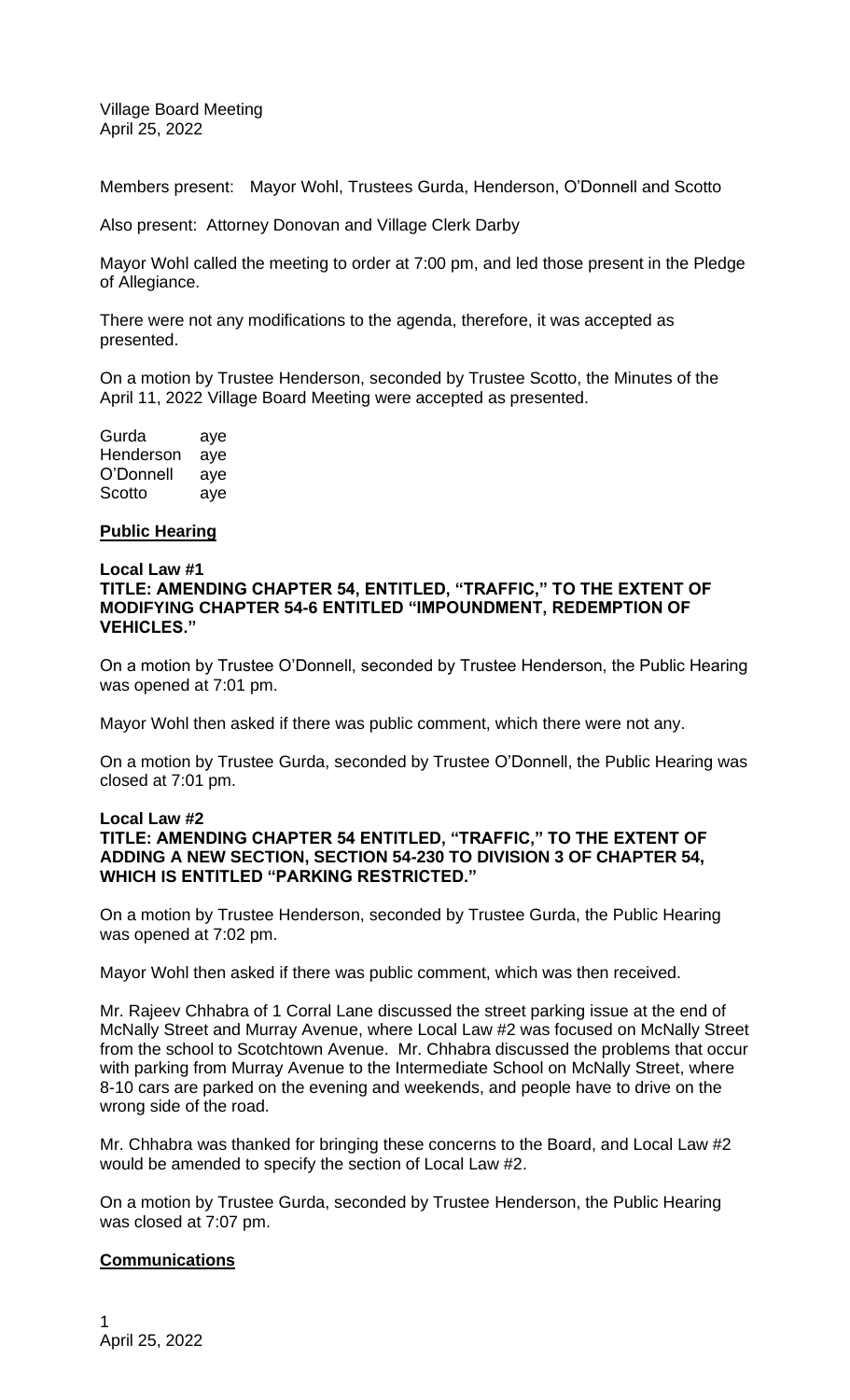# *1. Letter from Mr. Dunlevy re: Gazebo/Pavilion at Salesian Park*

Mr. Brian Dunlevy discussed his proposal for building a gazebo that would be located near the bathrooms, and adjacent to an electric area. The proposed location currently has a patio with chairs, which would be raised about 7", and would allow an access ramp. According to Trustee Scotto, Ms. Sherlock of JRC was in agreement with the location of the proposed gazebo. The gazebo would enhance the Village and Town for additional community events such as movie nights and rentals for events. Mr. Dunlevy advised that the Town of Goshen was in agreement with the proposal. Mr. Dunlevy stated that the project cost is approximately \$100,000 and he has raised funds privately for a third of the project cost so far.

# **RESOLUTION 44 of 2022**

# **A RESOLUTION TO APPROVE THE CONCEPT OF BUILDING A GAZEBO AT SALESIAN PARK**

**WHEREAS,** Mr. Brian Dunlevy attended the 4/25/22 Village Board Meeting to discuss his proposal for a Gazebo at Salesian Park; and

**WHEREAS**, Mr. Dunlevy discussed the plans to build said Gazebo in Mr. Nuzzolese's memory; and

**WHEREAS**, Mr. Dunlevy shared that the project would cost approximately \$100,000, and he has already raised a third of the funds through private donations;

### **NOW, THEREFORE, IT IS HEREBY,**

**RESOLVED**, the Village of Goshen Board approves the concept discussed of building a Gazebo at Salesian Park with condition subject to input from JRC and the Town of Goshen.

Motion to adopt by Trustee Scotto and seconded by Trustee Gurda. The vote was 5 ayes to 0 nays with 0 abstentions. The Mayor declared the Resolution adopted on April 25, 2022.

Mr. Dunlevy used his opportunity at the floor to discuss that there needs to be some kind of direction from the end of the trail at St. James Place to the next part of the trail, perhaps a path on West Main Street. Trustee Scotto and Mayor Wohl both advised that they are trying to work with the County on the trail.

In addition, Mr. Dunlevy wanted to share on record that he gave his support to Mr. Boxman for the vacant Trustee position on the Village Board.

#### **Items of Business**

*1. 2022/2023 Village Budget*

#### **RESOLUTION 43 of 2022**

# **A RESOLUTION TO ADOPT THE 2022/2023 VILLAGE BUDGET**

**WHEREAS,** the preliminary budget for the fiscal year 2022/2023 has been duly presented to the Village Board of Trustees; and

**WHEREAS**, a duly advertised public hearing has been held on April 11, 2021; and

# **NOW, THEREFORE, IT IS HEREBY,**

**RESOLVED**, pursuant to Section 5-508(4) of the Village Law, that the said preliminary budget, as changed, altered, and revised, be and hereby is adopted as the budget of the Village of Goshen for the year 2022/2023.